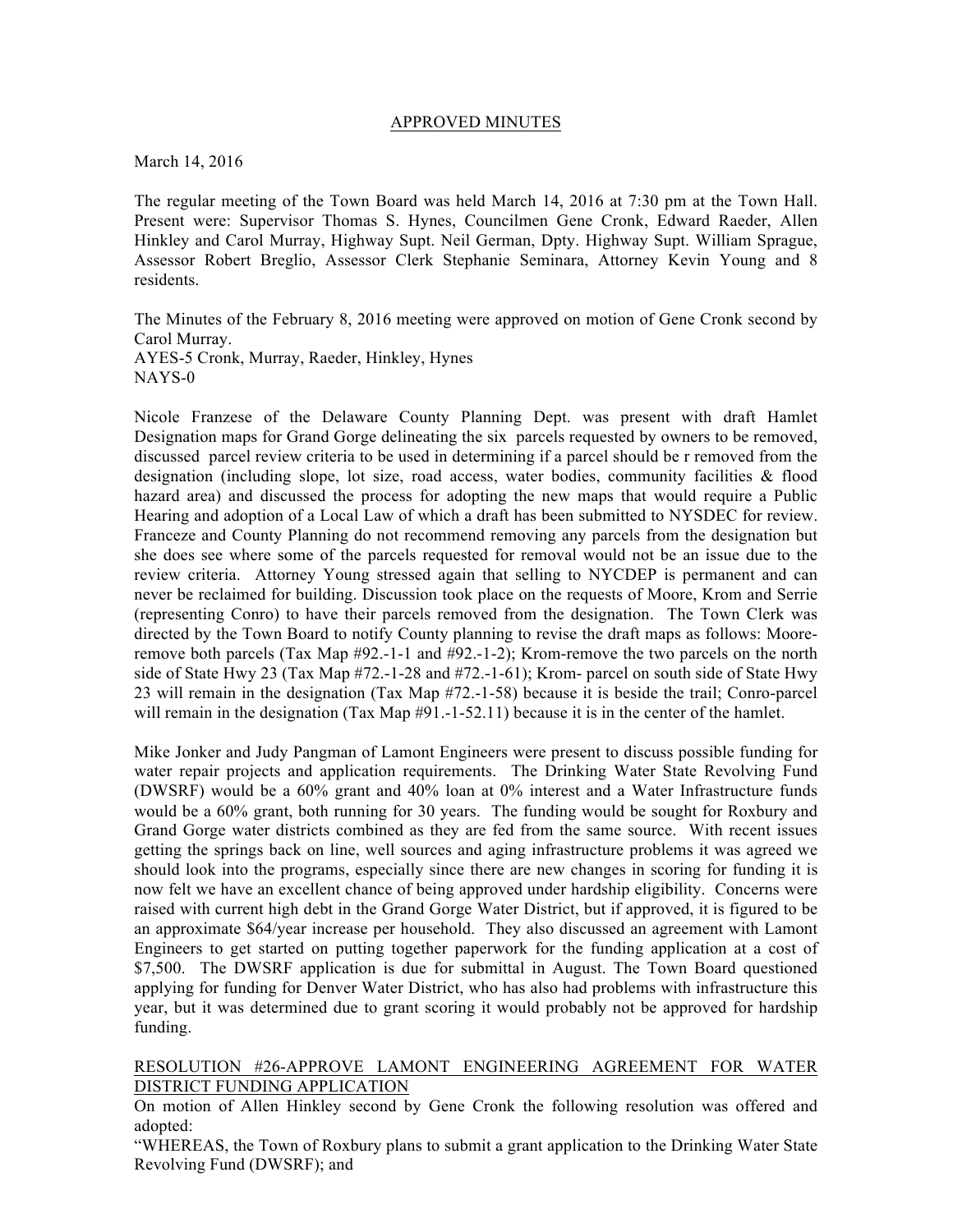WHEREAS, engineering assistance is needed to complete required documents for said application; NOW, THEREFORE BE IT RESOLVED the Town of Roxbury Town Board approves an agreement with Lamont Engineers, PC for initial work needed for submission of the application to DWSRF with said cost of services in the amount of \$7,500; and

BE IT FURTHER RESOLVED, the Town Board agrees any additional engineering services needed relating to the grant will be at the discretion of the Town Board and will be per the additional costs stated in the terms of the agreement."

AYES-5 Hinkley, Cronk, Raeder, Murray, Hynes NAYS-0

In February the Denver Water District experienced frozen/busted service lines that drained the water tank causing resulting in customers being under a boil water notice for seven days.

Water problems currently exist in the Grand Gorge trailer park with two homeowners having no water and two others nearby having very low water pressure. Although service lines in the park are the responsibility of the park owner, Water District operators have been authorized to try to help find the problem.

A leak has been detected on a service line in the Roxbury Water District on Ridge Rd. Spur that is being looked into.

An annual NYCDEP inspection of the Denver Sewer plant will be conducted tomorrow. The microfiltration portion of the plant is showing signs of wear. Attorney Young will research whether the repairs would be a DEP cost.

Assessor Robert Breglio gave the Town Board a written monthly report and also stated they have processed 500+/- exemption applications for the March  $1<sup>st</sup>$  deadline. Lengthy discussion took place on recent solar farm solicitation letters received by several landowners. Breglio requested the Town Board adopt a policy as soon as possible that would require review by the Town and would put it under a Payment In Lieu of Tax (PILOT) program. Joseph Resch, a local electrician, explained issues with solar panel conductivity and possible dangers to nearby properties. Attorney Young will draft a resolution for Town review and PILOT provisions and will also look into amending the current Site Plan Review law to accommodate solar farms. Breglio also discussed concerns with the Reported Conditions they have been sending to the Building Inspector and Town Board for construction they have found during their assessing work. Of the several conditions reported, only a few have been addressed. He is concerned that, with the construction not having a permit, it may come back on the Town. The Town Board did not take any action for the Building Inspector to require permits for said construction.

Attorney Young discussed the current status of the NYCDEP assessments where they will be calculated by a template to be used by the Assessor when one is approved by the Town Board.

Highway Supt. Neil German reported crews have been cutting brush and cleaning out sluice pipes, have started working roads for repairs, have rented a chipper for two months, stated the new broom is in use and the Town of Stamford has accepted his offer of \$5,500 for a used Oshkosh truck to be used for parts. He also requested purchasing a chipper. Prices he has gotten are  $$40K +/-$ . He would like to purchase one from Montano at a cost of \$38,509 but instead of going through a formal bid, it would be leased for 12 months at \$3,209/month and then a payment of \$1.00 at the end of the lease.

# RESOLUTION #27-NEW CHIPPER LEASE TO OWN

On motion of Gene Cronk second by Allen Hinkley the following resolution was offered and adopted:

"WHEREAS, the Highway Supt. has requested the purchase of a new chipper; and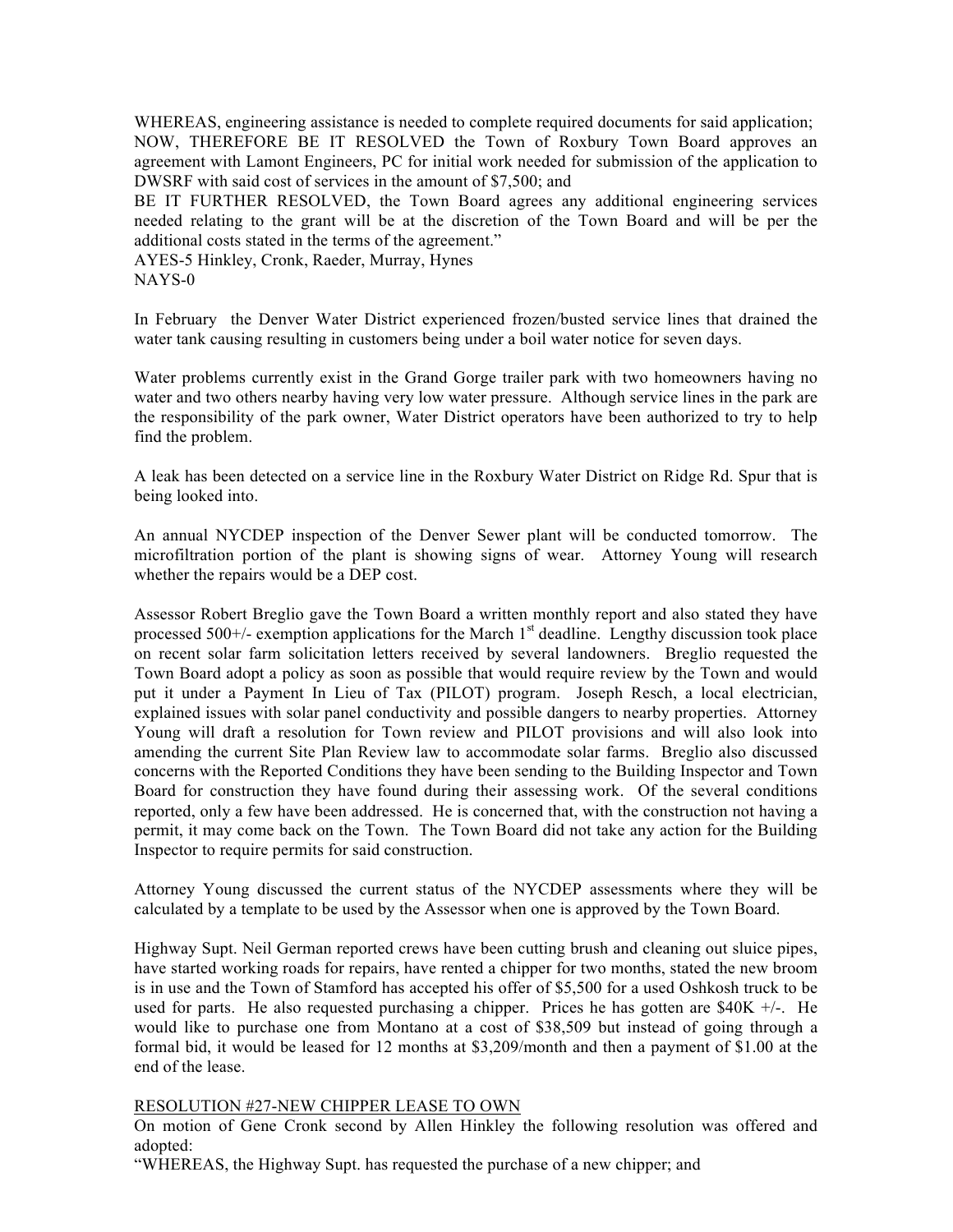WHEREAS, a new Morbark 12R Brush drum type chipper with auto feed capability and 74 hp Kubota Tier 3 diesel engine is available from A. Montano Company, Inc; and

WHEREAS, instead of formally bidding the chipper, said acquisition would require a 12 month lease at \$3,209/month with payment of \$1.00 at lease end;

NOW, THEREFORE BE IT RESOLVED, the Town Board authorizes the purchase of a 2015 Morbark 12R brush chipper from A. Montano Company, Inc. on the lease to own plan stated above with payment of \$1.00 at lease end."

AYES-5 Cronk, Hinkley, Raeder, Murray, Hynes NAYS-0

Joseph Resch, Vice President of the newly formed Grand Gorge Business Alliance (GGBA) submitted a letter from the group and also discussed who they are and what they hope to achieve for the Grand Gorge community. The Town Board was invited to attend an Unveiling and Award Ceremony for their logo contest to be held at the Civic Center on April 9, 2016 at 3:00 pm. The group looks forward to working with the Grand Gorge Community Action Group, Town Board and community. Mr. Resch also stated they will be submitting a grant application for Main Street Funding and requested use of the Civic Center to hold a Public Meeting on March  $25<sup>th</sup>$  as a requirement of the application. Approval was given to use the building.

Supv. Hynes stated the Constable vehicle has been down for repairs that Councilman Cronk is completing. Supv. Hynes has contacted a few dealerships looking into availability of a new police vehicle but no action was taken by the Town Board to purchase.

In January 2016, per the Town Board's direction, a letter was sent to Shawn Smith regarding reimbursement to the Grand Gorge Water District for repair of his service line in the amount of \$4,315 to be paid by March 1, 2016 or the amount would be added to his 2017 taxes. Mr. Smith has requested to make payments.

#### RESOLUTION #28-SMITH PAYMENT PLAN FOR GRAND GORGE WATER REPAIR

On motion of Gene Cronk second by Edward Raeder the following resolution was offered and adopted:

"WHEREAS, on January 18, 2016, a letter was sent to Shawn Smith requiring him to make payment of \$4,315 to the Grand Gorge Water District for repair of his water service line; and WHEREAS, payment was to be received by March 1, 2016; and

WHEREAS, Mr. Smith has requested that he be able to make payments over a few months;

NOW, THEREFORE BE IT RESOLVED the Town Board will allow Mr. Smith to make payments to the Grand Gorge Water District in whatever amounts he wants as reimbursement of the \$4,315 owed; and

BE IT FURTHER RESOLVED, if a balance remains on November 1, 2016, said amount will be placed on the 2017 Town/County tax bill as unpaid water."

AYES-5 Cronk, Raeder, Hinkley, Murray, Hynes NAYS-0

A letter was received from MTC stating monthly subscription rates will be increasing for cable television and broadband services effective April 1, 2016.

No action was taken on the Police Policy.

On motion of Edward Raeder second by Allen Hinkley the Town Board approved the monthly report of the Town Clerk for February 2016 in the amount of \$1,431.54 (Town Clerk \$316.54 and Building Permits \$1,115.00) AYES-5 Raeder, Hinkley, Cronk, Murray, Hynes NAYS-0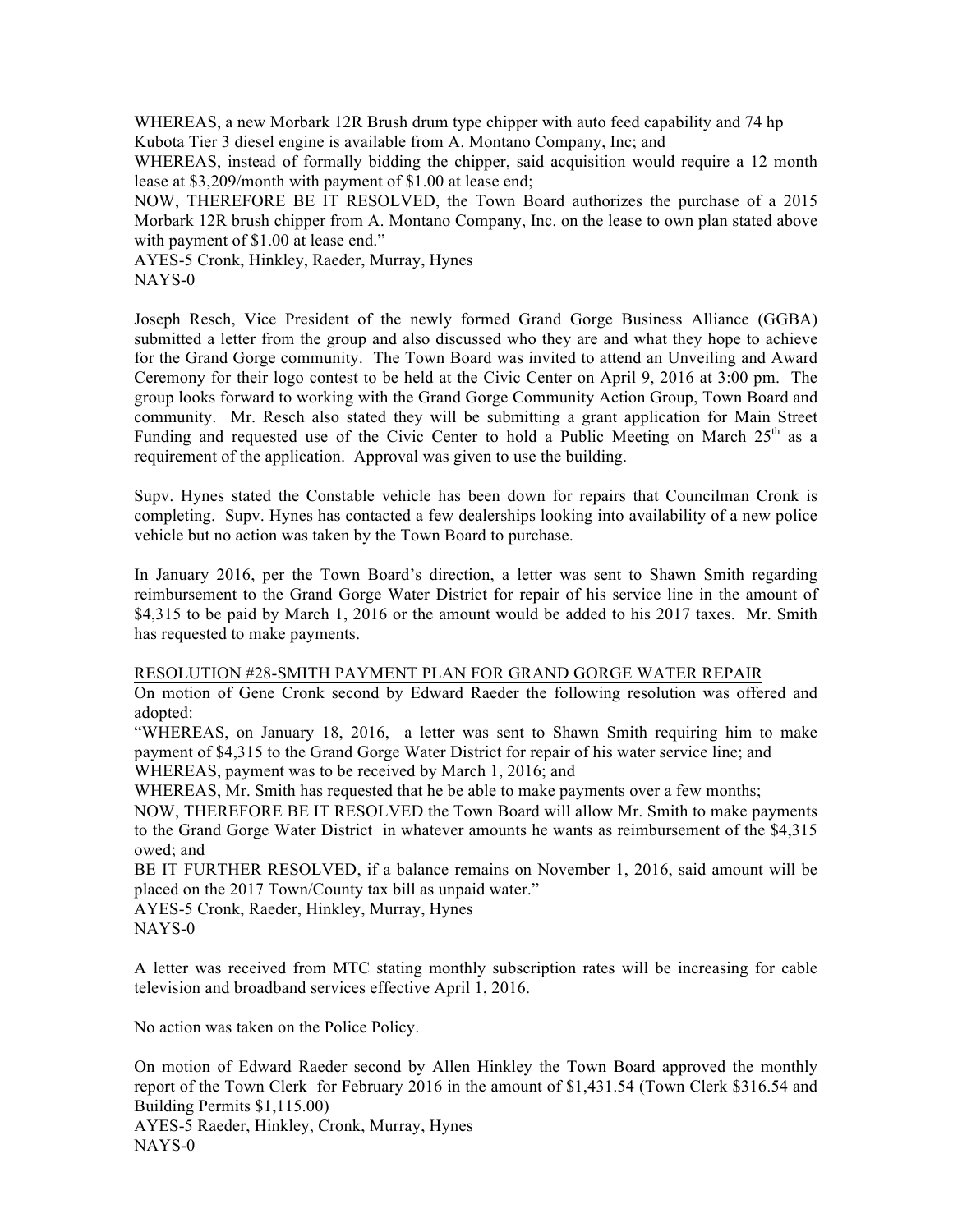On motion of Carol Murray second by Edward Raeder the Town Board approved the monthly report of the Supervisor for January 2016. AYES-5 Murray, Raeder, Cronk, Hinkley, Hynes NAYS-0

On motion of Allen Hinkley second by Edward Raeder the Town Board approved the monthly report of the Assessor for February 2016. AYES-Hinkley, Raeder, Cronk, Murray, Hynes NAYS-0

On motion of Gene Cronk second by Allen Hinkley the Town Board approved the monthly report of the Building Inspector for February 2016. AYES-Cronk, Hinkley, Raeder, Murray, Hynes NAYS-0

On motion of Carol Murray second by Edward Raeder the Town Board approved the monthly report of Water District receipts in the following amounts: Denver \$809.04; Grand Gorge \$1,322.91 and Roxbury \$765.74.

AYES-5 Murray, Raeder, Cronk, Hinkley, Hynes NAYS-0

No action was taken on the Justice monthly report as the invoice has not been received from the State yet.

On motion of Edward Raeder second by Allen Hinkley the Town Board approved the monthly report of the Tax Collector for January and February 2016. AYES-5 Raeder, Hinkley, Cronk, Murray, Hynes NAYS-0

No action was taken on filling the vacancy on the Historic Preservation Commission.

Sealed bids for Highway Diesel fuel were opened on March 11, 2016 at 2:00 pm at the Town Hall. A total of two (2) bids were received and were as follows per gallons:

| Vendor           | Diesel              | Diesel | Winter Blend             | Winter Blend |
|------------------|---------------------|--------|--------------------------|--------------|
|                  | Fluctuating         | Fixed  | <b>Fluctuating</b>       | Fixed        |
| Main Care Energy | 1.3262+.1852=1.5114 | 1.6451 | $1.4515 + 1862 = 1.6377$ | .7160        |
| Mirabito Energy  | 1.2450+.1665=1.4115 | 1.6080 | $1.5500 + 1665 = 1.7165$ | .9680        |
|                  |                     |        |                          |              |

# RESOLUTION #29-AWARD HIGHWAY DIESEL BID

On motion of Gene Cronk second by Carol Murray the following resolution was offered and adopted:

"RESOLVED, the Town Board awards the bids for highway diesel to the lowest combined price as follows: Regular to Main Care Energy at a fixed price of \$1.6451/gallon and Winter Blend to Main Care Energy at a fixed price of \$1.7160/gallon; and

BE IT FURTHER RESOLVED said deliveries shall begin April 1, 2016."

AYES-5 Cronk, Murray, Raeder, Hinkley, Hynes

NAYS-0

Sealed bids for Highway Material Hauling were opened on March 11, 2016 at 2:15 pm at the Town Hall. A total of five (5) bids were received and were as follows on a per ton basis:

| Vendor               | Sand      | Sand    | Stone/Item 4 | Stone/Item 4 | Stone/Item 4 | Item 4    |
|----------------------|-----------|---------|--------------|--------------|--------------|-----------|
|                      | Davenport | Oneonta | Schoharie    | Middleburgh  | Ashland      | Lexington |
| Carl D. Schulz, Jr.  | 7.50      | 7.90    | 7.20         | 7.10         | 6.75         | 6.75      |
| Carver Sand & Gravel |           |         |              | 7.10         |              |           |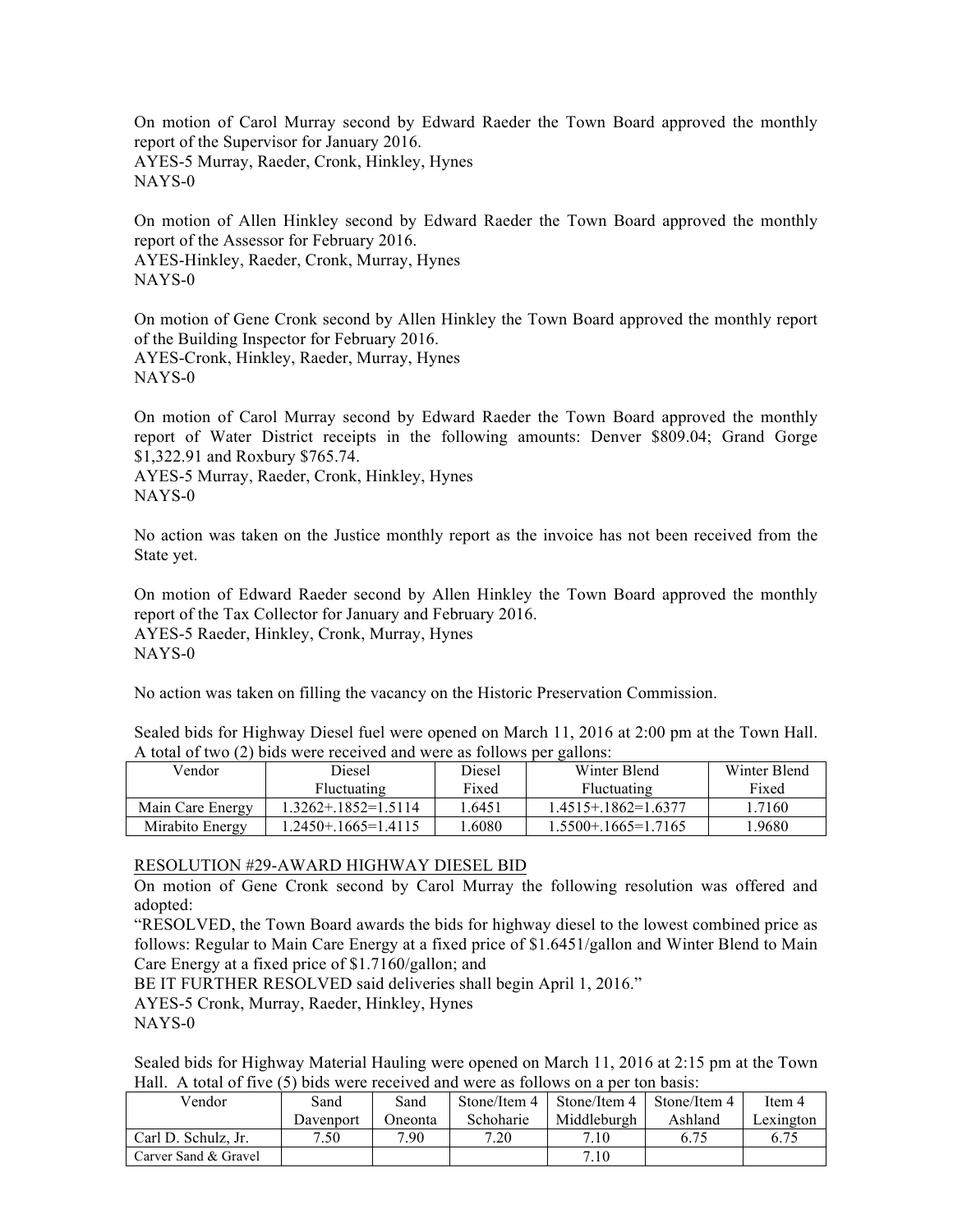| Cobleskill Stone Prod. |             |                     | 775  |      |      | $\epsilon$ $\pi$ $\epsilon$<br>ن ، ، ب |
|------------------------|-------------|---------------------|------|------|------|----------------------------------------|
| Seward Sand & Gravel   | 9.00        | $\bigcap$<br>ن کے ل |      |      |      |                                        |
| DG Construction        | 7.25<br>ن گ | 7.50                | 7.00 | 7.00 | 6.50 | 6.50                                   |

## RESOLUTION #30-AWARD HIGHWAY MATERIAL HAULING BID

On motion of Gene Cronk second by Allen Hinkley the following resolution was offered and adopted:

"RESOLVED, the Town Board awards the bids for Highway Material Hauling to the two lowest bidders for each material as follows: Sand from Davenport to DG Construction at \$7.25/ton and Carl D. Schulz, Jr. at \$7.50/ton; Sand from Oneonta to DG Construction at \$7.50/ton and Carl D. Schulz, Jr. at \$7.90/ton; Stone & Item 4 from Schoharie to DG Construction at \$7.00/ton and Carl D. Schulz, Jr. at \$7.20/ton; Stone & Item 4 from Middleburgh to DG Construction at \$7.00/ton and Carl D. Schulz, Jr. at \$7.10/ton (awarded to Schulz instead of Carver Sand & Gravel because Schulz was low on other materials); Stone & Item 4 from Ashland to DG Construction at \$6.50/ton and Carl D. Schulz, Jr. at \$6.75/ton; Item 4 from Lexington to Cobleskill Stone Products at \$5.75/ton and DG Construction at \$6.50/ton."

AYES-5 Cronk, Hinkley, Raeder, Murray, Hynes NAYS-0

## RESOLUTION #31-ADOPT MOU FOR IMPLEMENTATION OF THE EAST BRANCH DELAWARE RIVER STREAM CORRIDOR MANAGEMENT PLAN

On motion of Allen Hinkley second by Gene Cronk the following resolution was offered and adopted:

"WHEREAS, the Town of Roxbury has adopted by resolution the East Branch Delaware River (EBDR) Stream corridor Management Plan (SCMP); and

WHEREAS, the EBDR SCMP is consistent with the Statement of Stream Stewardship Principles with which the Town of Roxbury, Delaware County Soil & Water Conservation District (DCSWCD) and Delaware Basin Project Advisory Committee agree; and

WHEREAS, the DCSWCD and the Town of Roxbury desire to work cooperatively to implement the EBDR SCMP for the common benefit of both parties, protection of the natural resources and the interests of the broader watershed stakeholders; now

THEREFORE BE IT RESOLVED, the Town of Roxbury Town Board agrees to work with the DCSWCD by the terms set forth in the Memorandum of Understanding For Implementation of the East Branch Delaware River Stream Corridor Management Plan; and

BE IT FURTHER RESOLVED, the Town Board appoints Supervisor Thomas S. Hynes as the Town's representative for the Delaware Watershed Project Advisory Committee (PAC) as related to the MOU."

AYES-5 Hinkley, Cronk, Raeder, Murray, Hynes NAYS-0

The Town has received an application from Martin Haggerott of Marty Built, Inc. for renewal of his Junkyard License for his facility on Charcoal Rd. No objections were stated from the Town Board.

On motion of Gene Cronk second by Edward Raeder the Town Board approved the renewal of a Junkyard License for Marty Built, Inc. for one year to expire April 1, 2017. AYES-5 Cronk, Raeder, Hinkley, Murray, Hynes NAYS-0

# RESOLUTION #32-CHANGE ORDER #1 HIGHWAY GARAGE GENERATOR PROJECT

On motion of Allen Hinkley second b y Gene Cronk the following resolution was offered and adopted:

"RESOLVED, the Town Board approves Change Order #1 on the Highway Garage Generator Project as follows: replace existing residential grade transfer switch for the radio station with new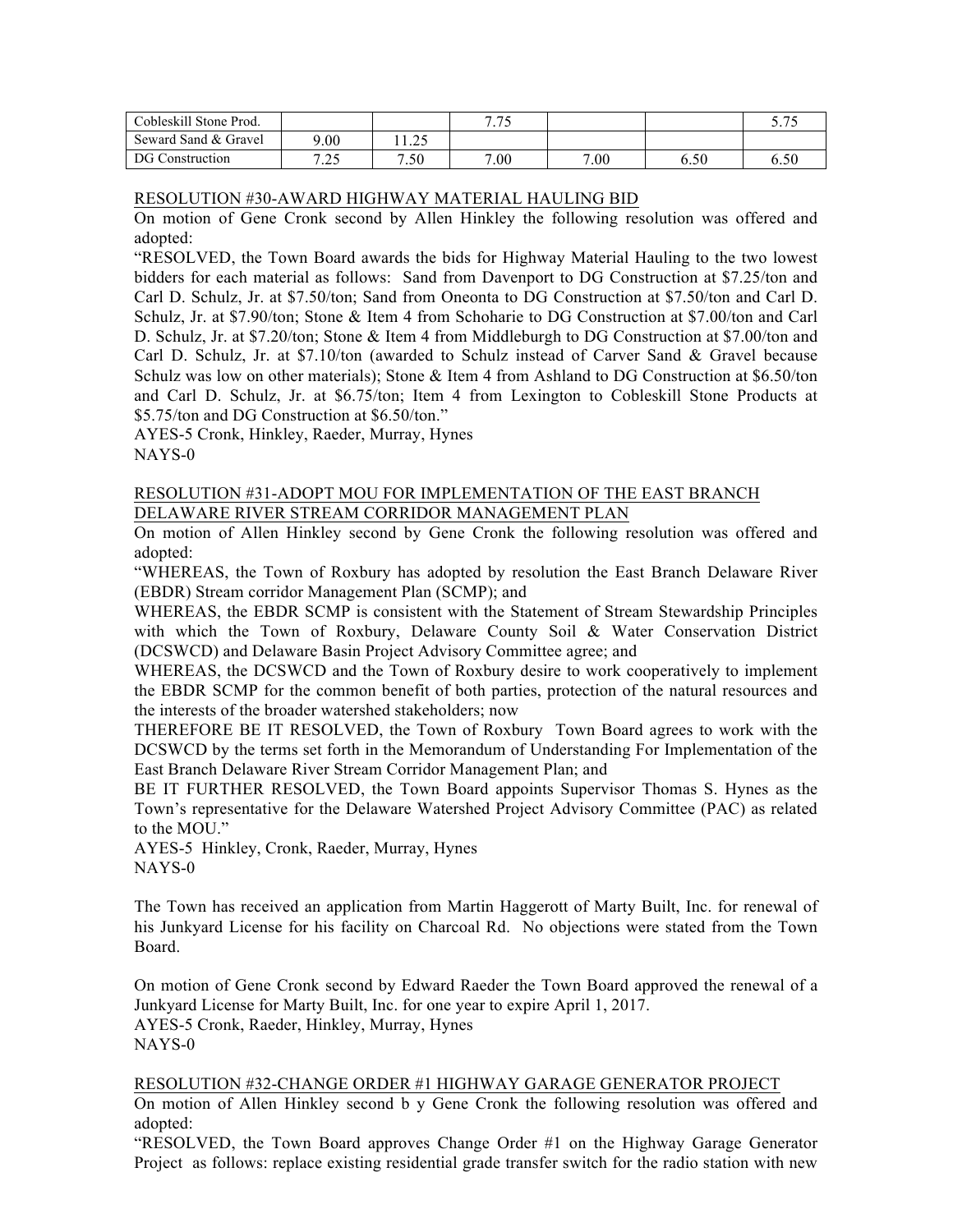commercial grade transfer switch that is capable of communicating with new commercial grade generator; and BE IT FURTHER RESOLVED, Change Order #1 will be an increase of \$3,183.00." AYES-5 Hinkley, Cronk, Raeder, Murray, Hynes NAYS-0

An East Branch Delaware River Enhanced Recreational Access Plan was distributed to the Town Board for review. Carol O'Beirne is planning to be at the May Town Board meeting to discuss further.

Industrial Appraisal Reports for the Town's Inventory and Insured Values through December 31, 2015 have been received and is on file at the Town Clerk's office for inspection.

The Annual Financial Report for the year 2015 was completed and submitted to the State by March 1, 2016. A copy is on file at the Town Clerk's Office for inspection.

A letter has been sent to Barbara Redmond in Denver Water District Cluster 5 Unit 9 to notify her that the leak in her crawl space was repaired by a plumber contacted by the District to repair and that the cost of said repair is her responsibility to pay directly to the plumber.

The Town Board has been given a copy of the minutes of the January 2016 meeting that Supv. Hynes and Attorney Young attended at Mountainside Farms regarding odor issues and trailers being stored on Teichman Rd. Attorney Young was present for sludge pumping and reported the only odor seems to be present when the cap is removed from the tank and/or truck to accommodate the pumping. Attorney Young will draft a letter to Mountainside Farms regarding the matter.

A written report from Health Officer Daniel Sullivan was given to the Town Board. The report updates the Board on his inspections in Grand Gorge relating to the rat problem.

A Public Information Meeting will be held at the Grand Gorge Civic Center on March 19, 2016 at 10:00 am to discuss the GEIS Project/Flood Study for the hamlet of Grand Gorge. The engineers will be in attendance to discuss the maps and their progress with work.

The next regular monthly meeting of the Town Board will be held April 11, 2016 at 7:30 pm at the Grand Gorge Civic Center.

No action was taken on revising the Grand Gorge and Roxbury Water District bylaws.

The dollhouse at in Kirkside Park has again been vandalized with graffiti inside. Pictures have been given to the Town Board and the Town Constable is aware of the situation.

Supv. Hynes was congratulated on an award from the Catskill Mountain News as being voted #1 in the Elected Officials category for the year 2015.

On motion of Edward Raeder second by Carol Murray the bills were audited and ordered paid in the following amounts:

| General #80-121          | \$97,793.47 | Denver Sewer #14-26          | \$25,083.23 |
|--------------------------|-------------|------------------------------|-------------|
| Highway $\#32-64$        | \$72,312.82 | Special Light Districts #4-5 | \$2,094.64  |
| Roxbury Water #12-20     | \$3,583.30  | Capital Projects:            |             |
| Grand Gorge Water #13-23 | \$7,019.96  | GEIS Project #4-7            | \$16,838.53 |
| Denver Water #13-23      | \$4,707.16  | DEP Land Acquisition #8      | \$764.70    |
| Roxbury Sewer #12-22     | \$30,474.90 |                              |             |

AYES-5 Raeder, Murray, Cronk, Hinkley, Hynes